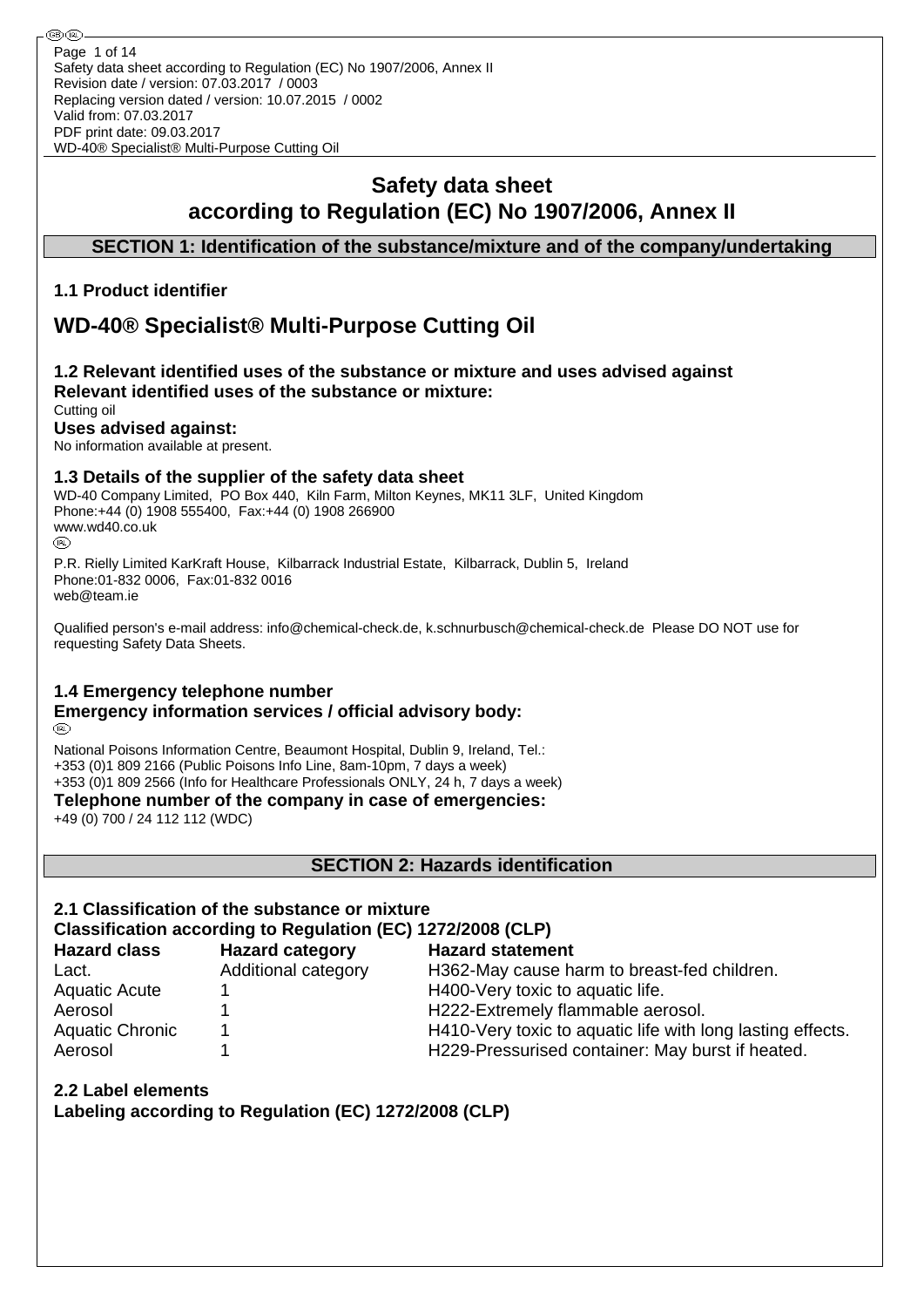#### ⊛®-Page 2 of 14

Safety data sheet according to Regulation (EC) No 1907/2006, Annex II Revision date / version: 07.03.2017 / 0003 Replacing version dated / version: 10.07.2015 / 0002 Valid from: 07.03.2017 PDF print date: 09.03.2017 WD-40® Specialist® Multi-Purpose Cutting Oil



H362-May cause harm to breast-fed children. H222-Extremely flammable aerosol. H410-Very toxic to aquatic life with long lasting effects. H229-Pressurised container: May burst if heated.

P101-If medical advice is needed, have product container or label at hand. P102-Keep out of reach of children. P201-Obtain special instructions before use. P210-Keep away from heat, hot surfaces, sparks, open flames and other ignition sources. No smoking. P211-Do not spray on an open flame or other ignition source. P251-Do not pierce or burn, even after use. P260-Do not breathe vapours or spray. P263-Avoid contact during pregnancy and while nursing. P270-Do not eat, drink or smoke when using this product. P273-Avoid release to the environment. P308+P313-IF exposed or concerned: Get medical advice / attention. P410+P412-Protect from sunlight. Do not expose to temperatures exceeding 50 °C.

P501-Dispose of contents / container safely.

EUH066-Repeated exposure may cause skin dryness or cracking.

Without adequate ventilation, formation of explosive mixtures may be possible. Alkanes, C14-17, chloro

#### **2.3 Other hazards**

The mixture does not contain any vPvB substance (vPvB = very persistent, very bioaccumulative) or is not included under XIII of the regulation (EC) 1907/2006 (< 0,1 %).

The mixture does not contain any PBT substance (PBT = persistent, bioaccumulative, toxic) or is not included under XIII of the regulation (EC) 1907/2006 (< 0,1 %).

#### **SECTION 3: Composition/information on ingredients**

Aerosol **3.1 Substance**

n.a.

| 3.2 Mixture                                                 |                                 |
|-------------------------------------------------------------|---------------------------------|
| Alkanes, C14-17, chloro                                     |                                 |
| <b>Registration number (REACH)</b>                          | $---$                           |
| Index                                                       | 602-095-00-X                    |
| <b>EINECS, ELINCS, NLP</b>                                  | 287-477-0                       |
| <b>CAS</b>                                                  | 85535-85-9                      |
| content %                                                   | $10 - 20$                       |
| Classification according to Regulation (EC) 1272/2008 (CLP) | Lact. Additional category, H362 |
|                                                             | Aquatic Acute 1, H400 (M=100)   |
|                                                             | Aquatic Chronic 1, H410 (M=10)  |

For the text of the H-phrases and classification codes (GHS/CLP), see Section 16.

The substances named in this section are given with their actual, appropriate classification!

For substances that are listed in appendix VI, table 3.1/3.2 of the regulation (EC) no. 1272/2008 (CLP regulation) this means that all notes that may be given here for the named classification have been taken into account.

#### **SECTION 4: First aid measures**

#### **4.1 Description of first aid measures**

#### **Inhalation**

Remove person from danger area.

Supply person with fresh air and consult doctor according to symptoms.

If the person is unconscious, place in a stable side position and consult a doctor.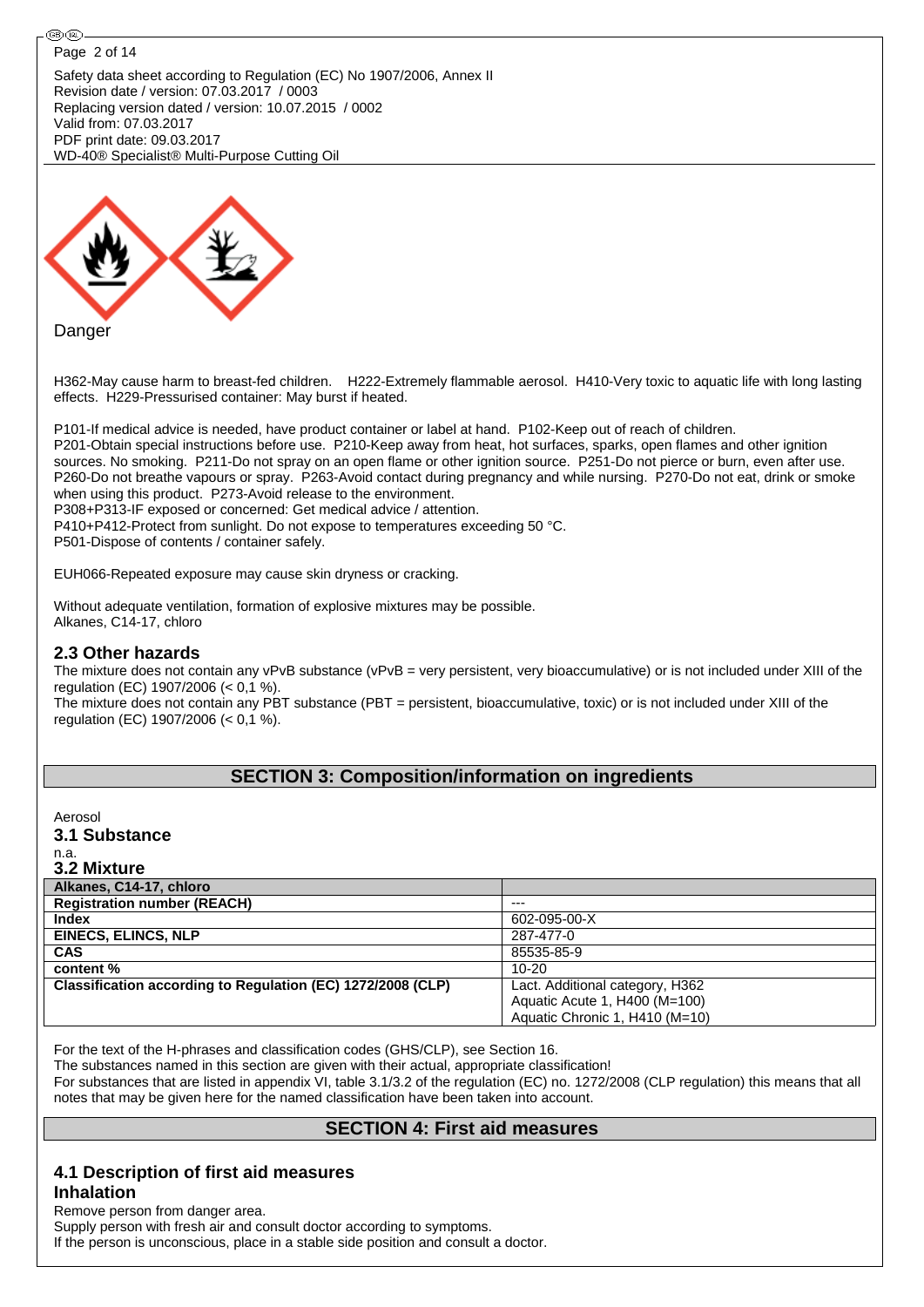**Skin contact**

Remove polluted, soaked clothing immediately, wash thoroughly with plenty of water and soap, in case of irritation of the skin (flare), consult a doctor.

#### **Eye contact**

Remove contact lenses.

Wash thoroughly for several minutes using copious water. Seek medical help if necessary.

#### **Ingestion**

Typically no exposure pathway.

Rinse the mouth thoroughly with water.

WD-40® Specialist® Multi-Purpose Cutting Oil

Do not induce vomiting - give copious water to drink. Consult doctor immediately.

#### **4.2 Most important symptoms and effects, both acute and delayed**

If applicable delayed symptoms and effects can be found in section 11 and the absorption route in section 4.1. The following may occur: Irritation of the respiratory tract Coughing Headaches Dizziness Effects/damages the central nervous system With long-term contact: drying of the skin. Dermatitis (skin inflammation) Ingestion: Nausea Vomiting Gastrointestinal disturbances In certain cases, the symptoms of poisoning may only appear after an extended period / after several hours. **4.3 Indication of any immediate medical attention and special treatment needed**

n.c.

## **SECTION 5: Firefighting measures**

## **5.1 Extinguishing media**

#### **Suitable extinguishing media**

CO2 Extinction powder Water jet spray Alcohol resistant foam

#### **Unsuitable extinguishing media**

High volume water jet

#### **5.2 Special hazards arising from the substance or mixture**

In case of fire the following can develop: Oxides of carbon Hydrogen chloride Toxic gases Danger of bursting (explosion) when heated Explosive vapour/air mixture

#### **5.3 Advice for firefighters**

In case of fire and/or explosion do not breathe fumes. Protective respirator with independent air supply. According to size of fire Full protection, if necessary. Cool container at risk with water. Dispose of contaminated extinction water according to official regulations.

#### **SECTION 6: Accidental release measures**

#### **6.1 Personal precautions, protective equipment and emergency procedures**

Remove possible causes of ignition - do not smoke. Ensure sufficient supply of air. Avoid contact with eyes or skin. If applicable, caution - risk of slipping.

# **6.2 Environmental precautions**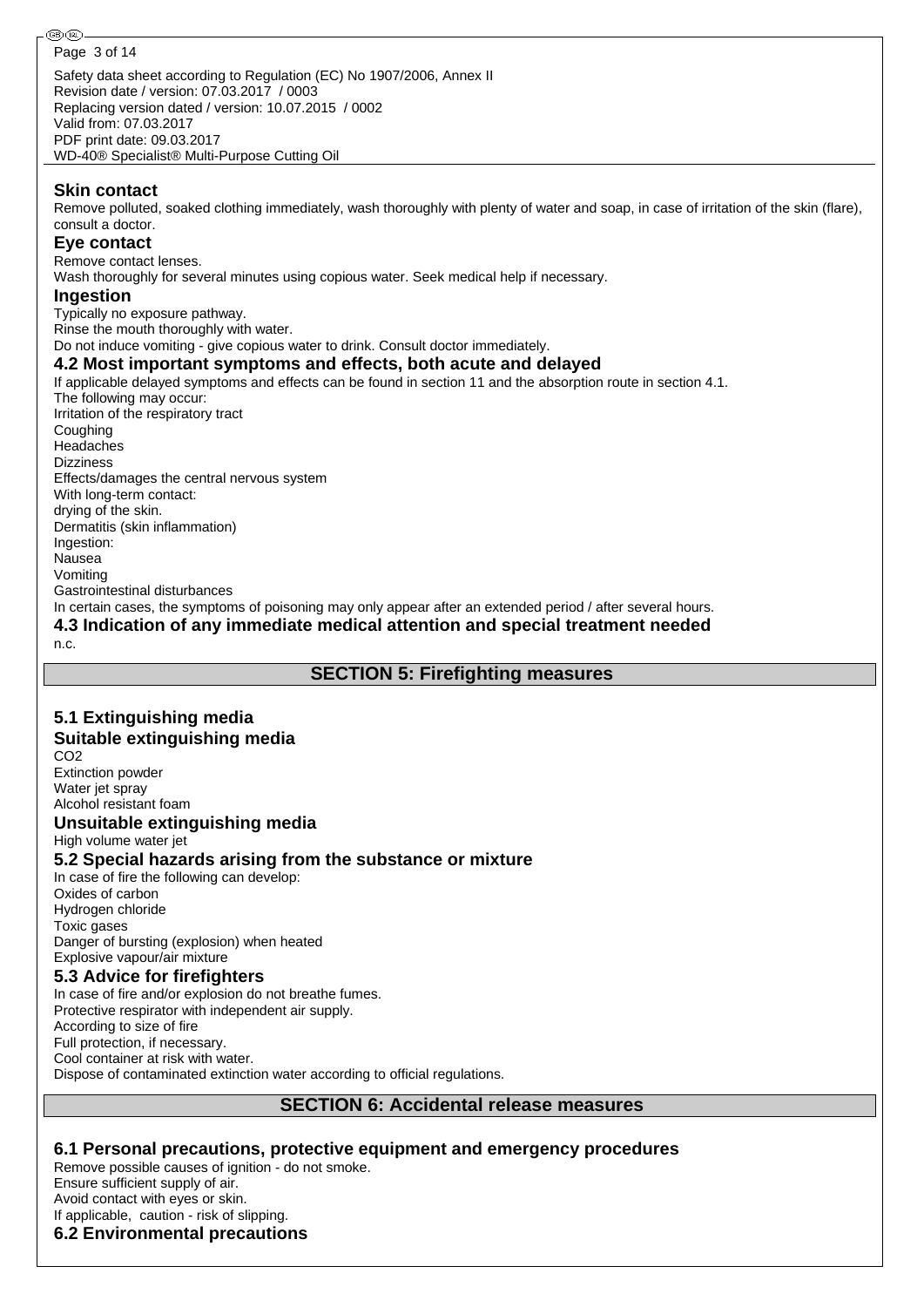Safety data sheet according to Regulation (EC) No 1907/2006, Annex II Revision date / version: 07.03.2017 / 0003 Replacing version dated / version: 10.07.2015 / 0002 Valid from: 07.03.2017 PDF print date: 09.03.2017 WD-40® Specialist® Multi-Purpose Cutting Oil Page 4 of 14

Prevent penetration into drains, cellars, working pits or other places in which accumulation could be hazardous. Prevent surface and ground-water infiltration, as well as ground penetration.

#### If accidental entry into drainage system occurs, inform responsible authorities. **6.3 Methods and material for containment and cleaning up**

If spray or gas escapes, ensure ample fresh air is available.

Without adequate ventilation, formation of explosive mixtures may be possible. Active substance:

Soak up with absorbent material (e.g. universal binding agent, sand, diatomaceous earth) and dispose of according to Section 13.

#### **6.4 Reference to other sections**

For personal protective equipment see Section 8 and for disposal instructions see Section 13.

#### **SECTION 7: Handling and storage**

In addition to information given in this section, relevant information can also be found in section 8 and 6.1.

#### **7.1 Precautions for safe handling**

#### **7.1.1 General recommendations**

Ensure good ventilation.

Avoid inhalation of the vapours.

Avoid contact with eyes or skin.

Keep away from sources of ignition - Do not smoke.

Take measures against electrostatic charging, if appropriate.

Do not use on hot surfaces.

Eating, drinking, smoking, as well as food-storage, is prohibited in work-room.

Observe directions on label and instructions for use.

Use working methods according to operating instructions.

#### **7.1.2 Notes on general hygiene measures at the workplace**

General hygiene measures for the handling of chemicals are applicable.

Wash hands before breaks and at end of work.

Keep away from food, drink and animal feedingstuffs.

Remove contaminated clothing and protective equipment before entering areas in which food is consumed.

#### **7.2 Conditions for safe storage, including any incompatibilities**

Keep out of access to unauthorised individuals.

Not to be stored in gangways or stair wells.

Store product closed and only in original packing.

Observe special regulations for aerosols!

Observe special storage conditions.

Store in a well ventilated place.

Keep protected from direct sunlight and temperatures over 50°C.

## Store cool.

**7.3 Specific end use(s)**

No information available at present.

**SECTION 8: Exposure controls/personal protection**

#### **8.1 Control parameters**

| ⊛<br><b>Chemical Name</b>     | Propane                  |                                |                    |       | Content %: |
|-------------------------------|--------------------------|--------------------------------|--------------------|-------|------------|
| WEL-TWA: 1000 ppm (ACGIH)     |                          | WEL-STEL: ---                  |                    | ---   |            |
| Monitoring procedures:        |                          | Compur - KITA-125 SA (549 954) |                    |       |            |
| BMGV:<br>$---$                |                          |                                | Other information: | $---$ |            |
| (®<br><b>Chemical Name</b>    | Propane                  |                                |                    |       | Content %: |
| OELV-8h: 1000 ppm             |                          | OELV-15min:<br>$---$           |                    | $---$ |            |
| Monitoring procedures:        |                          | Compur - KITA-125 SA (549 954) |                    |       |            |
| BLV: ---                      |                          |                                | Other information: | Asphx |            |
| 0<br><b>Chemical Name</b>     | <b>Butane</b>            |                                |                    |       | Content %: |
| WEL-TWA: 600 ppm (1450 mg/m3) |                          | WEL-STEL: 750 ppm (1810 mg/m3) |                    | ---   |            |
| Monitoring procedures:        |                          | Compur - KITA-221 SA (549 459) |                    |       |            |
| BMGV:<br>$---$                |                          |                                | Other information: | ---   |            |
| ⑩<br><b>Chemical Name</b>     | <b>Butane</b>            |                                |                    |       | Content %: |
| OELV-8h: 1000 ppm             |                          | OELV-15min:<br>$---$           |                    | ---   |            |
| Monitoring procedures:        | $\overline{\phantom{a}}$ | Compur - KITA-221 SA (549 459) |                    |       |            |
| BLV:<br>$---$                 |                          |                                | Other information: | $---$ |            |
| അ                             |                          |                                |                    |       |            |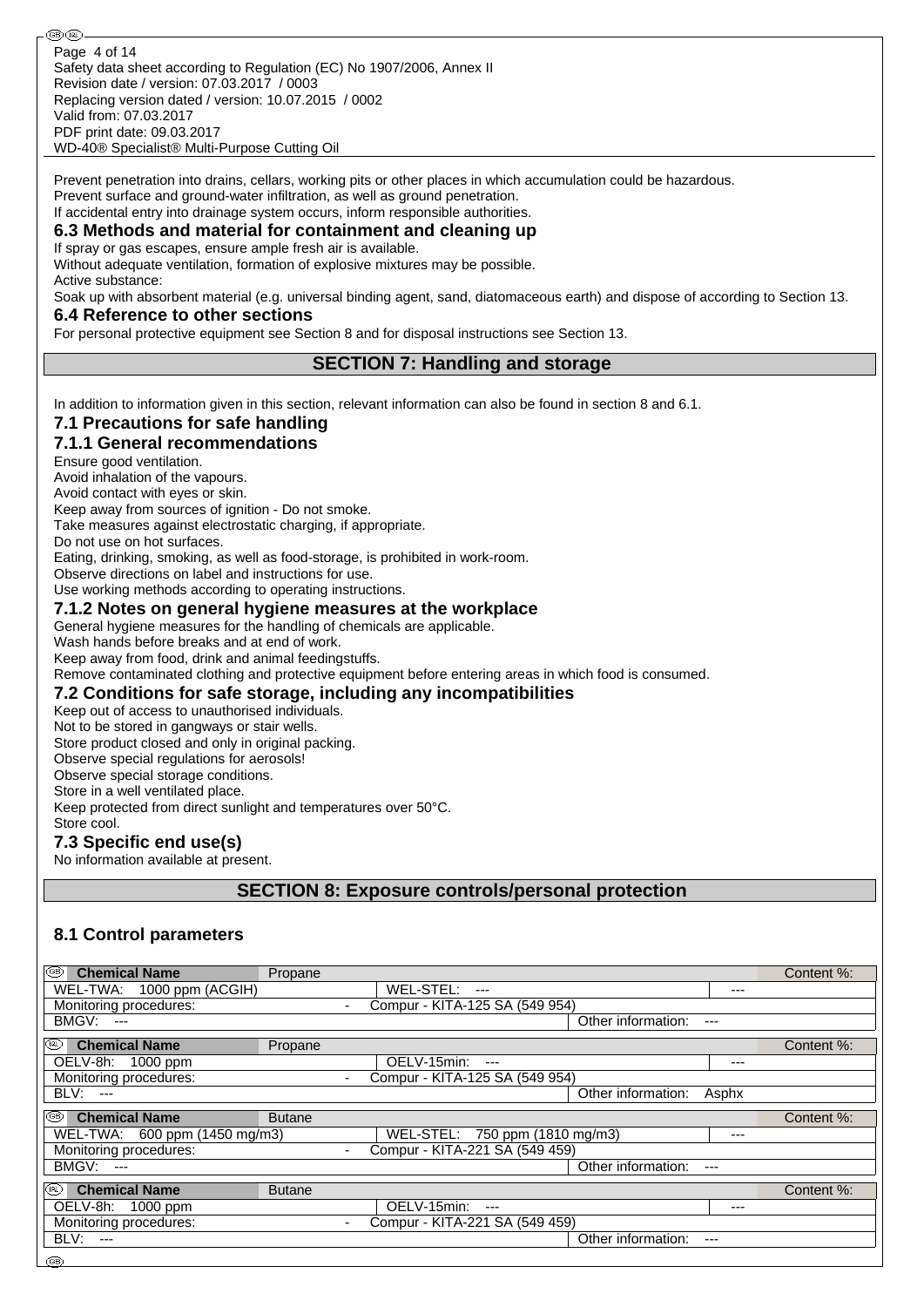| ை (iR)                                                                                                                                                                                                                                                                                                                      |                          |                                    |                             |       |            |
|-----------------------------------------------------------------------------------------------------------------------------------------------------------------------------------------------------------------------------------------------------------------------------------------------------------------------------|--------------------------|------------------------------------|-----------------------------|-------|------------|
| Page 5 of 14<br>Safety data sheet according to Regulation (EC) No 1907/2006, Annex II<br>Revision date / version: 07.03.2017 / 0003<br>Replacing version dated / version: 10.07.2015 / 0002<br>Valid from: 07.03.2017<br>PDF print date: 09.03.2017<br>WD-40 <sup>®</sup> Specialist <sup>®</sup> Multi-Purpose Cutting Oil |                          |                                    |                             |       |            |
| <b>Chemical Name</b>                                                                                                                                                                                                                                                                                                        | Isobutane                |                                    |                             |       | Content %: |
|                                                                                                                                                                                                                                                                                                                             |                          | WEL-STEL:                          |                             |       |            |
| WEL-TWA: 1000 ppm (ACGIH)                                                                                                                                                                                                                                                                                                   |                          | $\overline{a}$                     |                             | ---   |            |
| Monitoring procedures:<br>BMGV:<br>$---$                                                                                                                                                                                                                                                                                    |                          | Compur - KITA-113 SB(C) (549 368)  | Other information:          | ---   |            |
|                                                                                                                                                                                                                                                                                                                             |                          |                                    |                             |       |            |
| <b>Chemical Name</b><br>(UN)                                                                                                                                                                                                                                                                                                | Isobutane                |                                    |                             |       | Content %: |
| OELV-8h:<br>1000 ppm (1800 mg/m3) (LPG)                                                                                                                                                                                                                                                                                     |                          | OELV-15min:                        | 1250 ppm (2250 mg/m3) (LPG) | ---   |            |
| Monitoring procedures:                                                                                                                                                                                                                                                                                                      |                          | Compur - KITA-113 SB(C) (549 368)  |                             |       |            |
| BLV: ---                                                                                                                                                                                                                                                                                                                    |                          |                                    | Other information:          | ---   |            |
| I®<br><b>Chemical Name</b>                                                                                                                                                                                                                                                                                                  | Oil mist, mineral        |                                    |                             |       | Content %: |
| WEL-TWA: 5 mg/m3 (ACGIH)                                                                                                                                                                                                                                                                                                    |                          | WEL-STEL: 10 mg/m3 (ACGIH)         |                             | ---   |            |
| Monitoring procedures:                                                                                                                                                                                                                                                                                                      | $\overline{\phantom{a}}$ | Draeger - Oil 10/a-P (67 28 371)   |                             |       |            |
|                                                                                                                                                                                                                                                                                                                             |                          | Draeger - Oil Mist 1/a (67 33 031) |                             |       |            |
| BMGV:<br>$---$                                                                                                                                                                                                                                                                                                              |                          |                                    | Other information:          | $---$ |            |
|                                                                                                                                                                                                                                                                                                                             |                          |                                    |                             |       |            |
| <b>Chemical Name</b><br>(R)                                                                                                                                                                                                                                                                                                 | Oil mist, mineral        |                                    |                             |       | Content %: |
| OELV-8h: 5 mg/m3 (Mineral oil, pure, highly &                                                                                                                                                                                                                                                                               |                          | OELV-15min: ---                    |                             | ---   |            |
| severely refined (inhalable))                                                                                                                                                                                                                                                                                               |                          |                                    |                             |       |            |
| Monitoring procedures:                                                                                                                                                                                                                                                                                                      | $\blacksquare$           | Draeger - Oil 10/a-P (67 28 371)   |                             |       |            |
|                                                                                                                                                                                                                                                                                                                             |                          | Draeger - Oil Mist 1/a (67 33 031) |                             |       |            |
| BLV:<br>$---$                                                                                                                                                                                                                                                                                                               |                          |                                    | Other information:          | ---   |            |

 WEL-TWA = Workplace Exposure Limit - Long-term exposure limit (8-hour TWA (= time weighted average) reference period) EH40. AGW = "Arbeitsplatzgrenzwert" (workplace limit value, Germany). | WEL-STEL = Workplace Exposure Limit - Short-term exposure limit (15-minute reference period). | BMGV = Biological monitoring guidance value EH40. BGW = "Biologischer Grenzwert" (biological limit value, Germany) | Other information: Sen = Capable of causing occupational asthma. Sk = Can be absorbed through skin. Carc = Capable of causing cancer and/or heritable genetic damage.

\*\* = The exposure limit for this substance is repealed through the TRGS 900 (Germany) of January 2006 with the goal of revision.

 OELV-8h = Occupational Exposure Limit Value (8-hour reference period). (IFV) = Inhalable Fraction and Vapour. (I) = Inhalable Fraction. (R) = Respirable Fraction. | OELV-15min = Occupational Exposure Limit Value (15-minute reference period). (IFV) = Inhalable Fraction and Vapour. (I) = Inhalable Fraction. (R) = Respirable Fraction. | BLV = Biological limit value | Other information: Carc1A, Carc1B = carcinogenic substance, Cat. 1A or 1B. Muta1A, Muta1B = mutagenic substance, Cat. 1A or 1B. Repr1A, Repr1B  $=$  Substances known to be toxic for reproduction, Cat. 1A or 1B. Sk = can be absorbed through skin. Asphx = asphyxiant. Sen = Respiratory sensitizer. BOELV = Binding Occupational Exposure Limit Values. IOELV = Indicative Occupational Exposure Limit Values.

| Alkanes, C14-17, chloro |                                       |                                |                  |       |             |             |
|-------------------------|---------------------------------------|--------------------------------|------------------|-------|-------------|-------------|
| Area of application     | <b>Exposure route /</b>               | <b>Effect on health</b>        | <b>Descripto</b> | Value | <b>Unit</b> | <b>Note</b> |
|                         | <b>Environmental</b>                  |                                |                  |       |             |             |
|                         | compartment                           |                                |                  |       |             |             |
|                         | Environment - soil                    |                                | <b>PNEC</b>      | 11,9  | mg/kg dw    |             |
|                         | Environment - sediment,<br>freshwater |                                | <b>PNEC</b>      | 13    | mg/kg dw    |             |
|                         | Environment - sediment,<br>marine     |                                | <b>PNEC</b>      | 2,6   | mg/kg dw    |             |
|                         | Environment - freshwater              |                                | <b>PNEC</b>      |       | µg/l        |             |
|                         | Environment - marine                  |                                | <b>PNEC</b>      | 0,2   | µg/l        |             |
|                         | Environment - sewage                  |                                | <b>PNEC</b>      | 80    | mq/l        |             |
|                         | treatment plant                       |                                |                  |       |             |             |
| Consumer                | Human - inhalation                    | Long term, systemic<br>effects | <b>DNEL</b>      | 2     | mg/m3       |             |
| Consumer                | Human - dermal                        | Long term, systemic            | <b>DNEL</b>      | 28,72 | mg/kg       |             |
|                         |                                       | effects                        |                  |       | bw/day      |             |
| Consumer                | Human - oral                          | Long term, systemic            | <b>DNEL</b>      | 0,58  | mg/kg       |             |
|                         |                                       | effects                        |                  |       | bw/day      |             |
| Workers / employees     | Human - inhalation                    | Long term, systemic<br>effects | <b>DNEL</b>      | 6,7   | mg/m3       |             |
| Workers / employees     | Human - dermal                        | Long term, systemic            | <b>DNEL</b>      | 47,9  | mg/kg       |             |
|                         |                                       | effects                        |                  |       | bw/day      |             |

## **8.2 Exposure controls 8.2.1 Appropriate engineering controls**

Ensure good ventilation. This can be achieved by local suction or general air extraction. If this is insufficient to maintain the concentration under the WEL or AGW values, suitable breathing protection should be worn.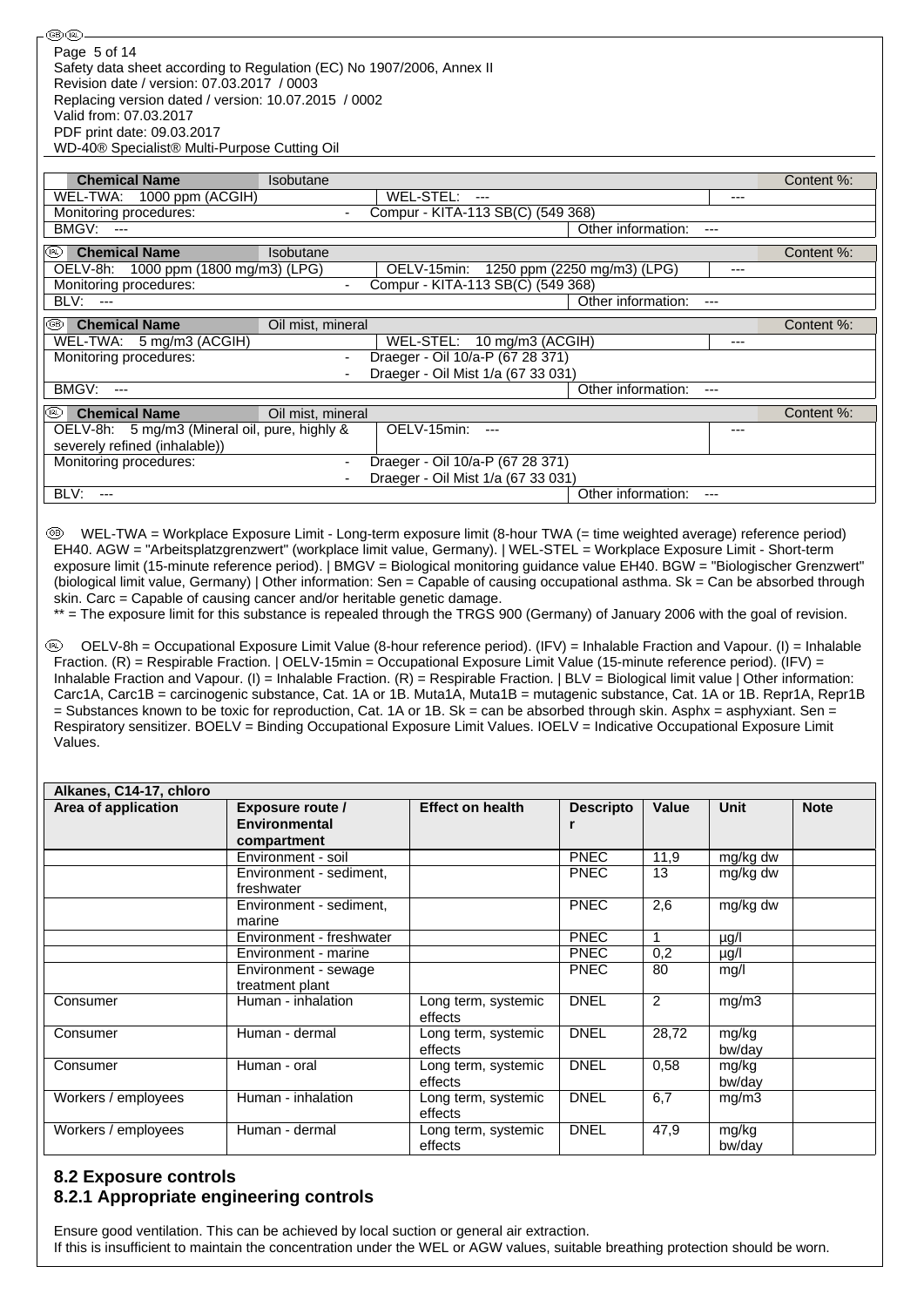Safety data sheet according to Regulation (EC) No 1907/2006, Annex II Revision date / version: 07.03.2017 / 0003 Replacing version dated / version: 10.07.2015 / 0002 Valid from: 07.03.2017 PDF print date: 09.03.2017 WD-40® Specialist® Multi-Purpose Cutting Oil Page 6 of 14

Applies only if maximum permissible exposure values are listed here.

metrological investigative techniques.

⊛®

These are specified by e.g. EN 14042. EN 14042 "Workplace atmospheres. Guide for the application and use of procedures for the assessment of exposure to chemical and biological agents". **8.2.2 Individual protection measures, such as personal protective equipment** General hygiene measures for the handling of chemicals are applicable. Wash hands before breaks and at end of work. Keep away from food, drink and animal feedingstuffs. Remove contaminated clothing and protective equipment before entering areas in which food is consumed. Eye/face protection: Tight fitting protective goggles with side protection (EN 166). Skin protection - Hand protection: Chemical resistant protective gloves (EN 374). If applicable Protective gloves made of polyvinyl alcohol (EN 374) Protective nitrile gloves (EN 374) Minimum layer thickness in mm: 0,4 Permeation time (penetration time) in minutes: > 480 The breakthrough times determined in accordance with EN 374 Part 3 were not obtained under practical conditions. The recommended maximum wearing time is 50% of breakthrough time. Protective hand cream recommended. Skin protection - Other: Protective working garments (e.g. safety shoes EN ISO 20345, long-sleeved protective working garments). Respiratory protection: If OES or MEL is exceeded. Filter A2 P2 (EN 14387), code colour brown, white At high concentrations: Respiratory protection appliance (insulation device) (e.g. EN 137 or EN 138) Observe wearing time limitations for respiratory protection equipment.

Suitable assessment methods for reviewing the effectiveness of protection measures adopted include metrological and non-

Thermal hazards: Not applicable

Additional information on hand protection - No tests have been performed.

In the case of mixtures, the selection has been made according to the knowledge available and the information about the contents. Selection of materials derived from glove manufacturer's indications.

Final selection of glove material must be made taking the breakthrough times, permeation rates and degradation into account. Selection of a suitable glove depends not only on the material but also on other quality characteristics and varies from manufacturer to manufacturer.

In the case of mixtures, the resistance of glove materials cannot be predicted and must therefore be tested before use. The exact breakthrough time of the glove material can be requested from the protective glove manufacturer and must be observed.

#### **8.2.3 Environmental exposure controls**

No information available at present.

#### **SECTION 9: Physical and chemical properties**

#### **9.1 Information on basic physical and chemical properties**

Physical state:  $\blacksquare$  Aerosol. Active substance: liquid. Colour: Not determined Odour: Characteristic Odour threshold: Not determined pH-value: n.a. Melting point/freezing point: Not determined Initial boiling point and boiling range: Not determined Flash point: Not determined Evaporation rate: Not determined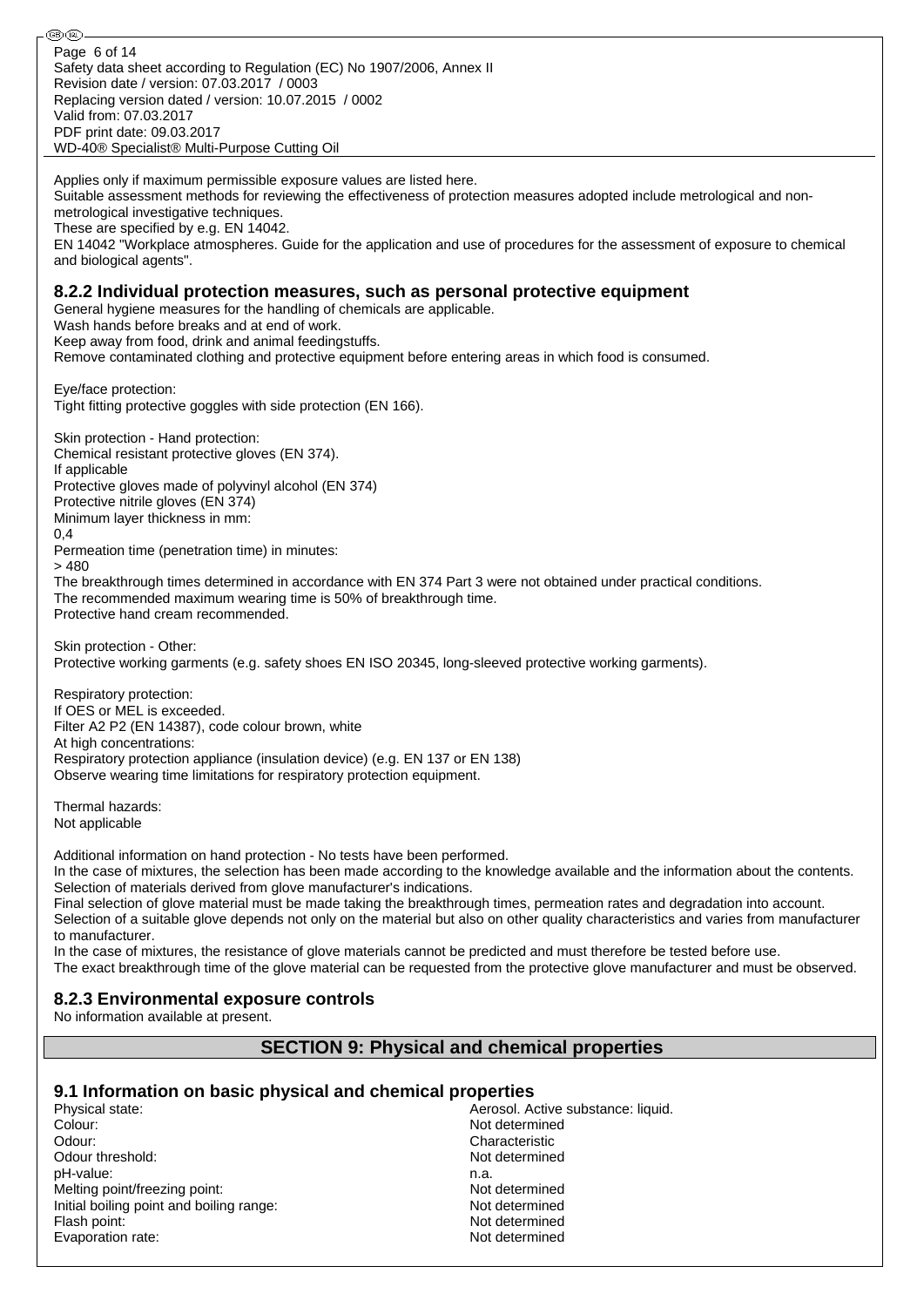Safety data sheet according to Regulation (EC) No 1907/2006, Annex II Revision date / version: 07.03.2017 / 0003 Replacing version dated / version: 10.07.2015 / 0002 Valid from: 07.03.2017 PDF print date: 09.03.2017 WD-40® Specialist® Multi-Purpose Cutting Oil Page 7 of 14

Flammability (solid, gas):<br>
Lower explosive limit:<br>
0,8 Vol-%<br>
0,8 Vol-% Lower explosive limit: Upper explosive limit:  $\begin{array}{ccc} 9 \text{ Vol-}\% \\ \text{Vapour pressure.} \end{array}$ Vapour pressure: Vapour density (air = 1): Not determined Density: Not determined Bulk density: n.a. Solubility(ies): Not determined Water solubility:<br>
Partition coefficient (n-octanol/water):<br>
Partition coefficient (n-octanol/water):<br>
Partition coefficient (n-octanol/water): Partition coefficient (n-octanol/water):<br>Auto-ignition temperature: Not determined<br>Not determined Auto-ignition temperature: Decomposition temperature: Not determined Viscosity:<br>
Fxplosive properties:<br>
Fxplosive properties:<br>
Not determined Explosive properties: Oxidising properties: No

௵

#### **9.2 Other information**

Miscibility: Not determined Fat solubility / solvent: Not determined Conductivity:<br>
Surface tension:<br>
Not determined<br>
Not determined Surface tension: Not determined<br>Solvents content: Not determined<br>Not determined Solvents content:

#### **SECTION 10: Stability and reactivity**

#### **10.1 Reactivity**

Not to be expected

**10.2 Chemical stability**

Stable with proper storage and handling.

**10.3 Possibility of hazardous reactions**

No dangerous reactions are known. **10.4 Conditions to avoid**

See also section 7.

Heating, open flame, ignition sources Pressure increase will result in danger of bursting.

#### **10.5 Incompatible materials**

Avoid contact with strong oxidizing agents. Avoid contact with strong alkalis. Avoid contact with strong acids.

#### **10.6 Hazardous decomposition products**

See also section 5.2

No decomposition when used as directed.

## **SECTION 11: Toxicological information**

#### **11.1 Information on toxicological effects**

Possibly more information on health effects, see Section 2.1 (classification).

|                                  | WD-40® Specialist® Multi-Purpose Cutting Oil |       |      |          |                    |              |  |
|----------------------------------|----------------------------------------------|-------|------|----------|--------------------|--------------|--|
| <b>Toxicity / effect</b>         | Endpoint                                     | Value | Unit | Organism | <b>Test method</b> | <b>Notes</b> |  |
| Acute toxicity, by oral route:   |                                              |       |      |          |                    | n.d.a.       |  |
| Acute toxicity, by dermal        |                                              |       |      |          |                    | n.d.a.       |  |
| route:                           |                                              |       |      |          |                    |              |  |
| Acute toxicity, by inhalation:   |                                              |       |      |          |                    | n.d.a.       |  |
| Skin corrosion/irritation:       |                                              |       |      |          |                    | n.d.a.       |  |
| Serious eye                      |                                              |       |      |          |                    | n.d.a.       |  |
| damage/irritation:               |                                              |       |      |          |                    |              |  |
| Respiratory or skin              |                                              |       |      |          |                    | n.d.a.       |  |
| sensitisation:                   |                                              |       |      |          |                    |              |  |
| Germ cell mutagenicity:          |                                              |       |      |          |                    | n.d.a.       |  |
| Carcinogenicity:                 |                                              |       |      |          |                    | n.d.a.       |  |
| Reproductive toxicity:           |                                              |       |      |          |                    | n.d.a.       |  |
| Specific target organ toxicity - |                                              |       |      |          |                    | n.d.a.       |  |
| single exposure (STOT-SE):       |                                              |       |      |          |                    |              |  |
|                                  |                                              |       |      |          |                    |              |  |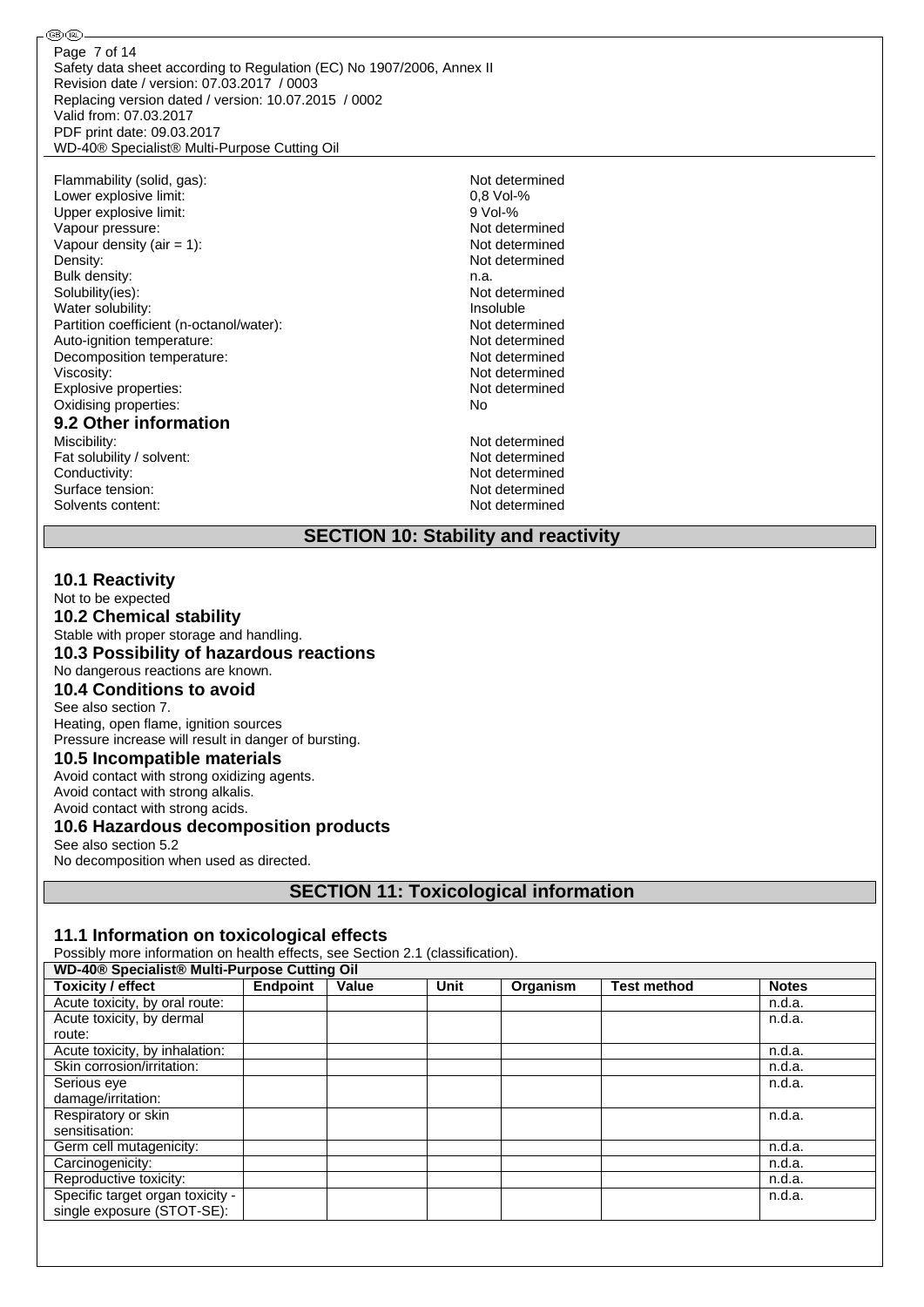| ௵                                                                                                  |                 |        |             |            |                                            |                            |
|----------------------------------------------------------------------------------------------------|-----------------|--------|-------------|------------|--------------------------------------------|----------------------------|
| Page 8 of 14<br>Safety data sheet according to Regulation (EC) No 1907/2006, Annex II              |                 |        |             |            |                                            |                            |
| Revision date / version: 07.03.2017 / 0003<br>Replacing version dated / version: 10.07.2015 / 0002 |                 |        |             |            |                                            |                            |
| Valid from: 07.03.2017                                                                             |                 |        |             |            |                                            |                            |
| PDF print date: 09.03.2017                                                                         |                 |        |             |            |                                            |                            |
| WD-40® Specialist® Multi-Purpose Cutting Oil                                                       |                 |        |             |            |                                            |                            |
| Specific target organ toxicity -                                                                   |                 |        |             |            |                                            | n.d.a.                     |
| repeated exposure (STOT-                                                                           |                 |        |             |            |                                            |                            |
| $RE)$ :                                                                                            |                 |        |             |            |                                            |                            |
| Aspiration hazard:                                                                                 |                 |        |             |            |                                            | n.d.a.                     |
| Symptoms:                                                                                          |                 |        |             |            |                                            | n.d.a.                     |
| Other information:                                                                                 |                 |        |             |            |                                            | Classification             |
|                                                                                                    |                 |        |             |            |                                            | according to               |
|                                                                                                    |                 |        |             |            |                                            | calculation                |
|                                                                                                    |                 |        |             |            |                                            | procedure.                 |
| Alkanes, C14-17, chloro                                                                            |                 |        |             |            |                                            |                            |
| <b>Toxicity / effect</b>                                                                           | <b>Endpoint</b> | Value  | <b>Unit</b> | Organism   | <b>Test method</b>                         | <b>Notes</b>               |
| Acute toxicity, by oral route:                                                                     | LD50            | >2000  | mg/kg       | Rat        |                                            |                            |
| Acute toxicity, by dermal                                                                          | LD50            | 4000   | mg/kg       | Rat        |                                            |                            |
| route:                                                                                             |                 |        |             |            |                                            |                            |
| Skin corrosion/irritation:                                                                         |                 |        |             |            |                                            | Repeated                   |
|                                                                                                    |                 |        |             |            |                                            | exposure may<br>cause skin |
|                                                                                                    |                 |        |             |            |                                            | dryness or                 |
|                                                                                                    |                 |        |             |            |                                            | cracking.                  |
| Serious eye                                                                                        |                 |        |             |            |                                            | Not irritant               |
| damage/irritation:                                                                                 |                 |        |             |            |                                            |                            |
| Serious eye                                                                                        |                 |        |             | Rabbit     |                                            | Mild irritant              |
| damage/irritation:                                                                                 |                 |        |             |            |                                            | (Analogous                 |
|                                                                                                    |                 |        |             |            |                                            | conclusion)                |
| Respiratory or skin<br>sensitisation:                                                              |                 |        |             |            |                                            | No indications             |
|                                                                                                    |                 |        |             |            |                                            | of such an<br>effect.      |
| Respiratory or skin                                                                                |                 |        |             | Guinea pig |                                            | Not sensitizising          |
| sensitisation:                                                                                     |                 |        |             |            |                                            |                            |
| Germ cell mutagenicity:                                                                            |                 |        |             |            | (Ames-Test)                                | Negative                   |
| Reproductive toxicity                                                                              | <b>NOAEL</b>    | 500    | mg/kg       |            | OECD 414 (Prenatal                         | Positive,                  |
| (Developmental toxicity):                                                                          |                 |        | bw/d        |            | Developmental                              | Analogous                  |
|                                                                                                    |                 |        |             |            | <b>Toxicity Study)</b>                     | conclusion                 |
| <b>Propane</b>                                                                                     |                 |        |             |            |                                            |                            |
| <b>Toxicity / effect</b>                                                                           | <b>Endpoint</b> | Value  | Unit        | Organism   | <b>Test method</b>                         | <b>Notes</b>               |
| Acute toxicity, by inhalation:                                                                     | LC50            | 658    | mg/l/4h     | Rat        |                                            |                            |
| Germ cell mutagenicity:                                                                            |                 |        |             |            | OECD 471 (Bacterial                        | <b>Negative</b>            |
|                                                                                                    |                 |        |             |            | <b>Reverse Mutation</b>                    |                            |
|                                                                                                    |                 |        |             |            | Test)                                      |                            |
| Reproductive toxicity                                                                              | <b>NOAEC</b>    | 21,641 | mg/l        |            | <b>OECD 422</b>                            |                            |
| (Developmental toxicity):                                                                          |                 |        |             |            | (Combined Repeated<br>Dose Tox. Study with |                            |
|                                                                                                    |                 |        |             |            | the                                        |                            |
|                                                                                                    |                 |        |             |            | Reproduction/Develop                       |                            |
|                                                                                                    |                 |        |             |            | m. Tox. Screening                          |                            |
|                                                                                                    |                 |        |             |            | Test)                                      |                            |
| Symptoms:                                                                                          |                 |        |             |            |                                            | breathing                  |
|                                                                                                    |                 |        |             |            |                                            | difficulties,              |
|                                                                                                    |                 |        |             |            |                                            | unconsciousnes             |
|                                                                                                    |                 |        |             |            |                                            | s, frostbite,              |
|                                                                                                    |                 |        |             |            |                                            | headaches,                 |
|                                                                                                    |                 |        |             |            |                                            | cramps,<br>mucous          |
|                                                                                                    |                 |        |             |            |                                            | membrane                   |
|                                                                                                    |                 |        |             |            |                                            | irritation,                |
|                                                                                                    |                 |        |             |            |                                            | dizziness,                 |

| <b>Butane</b>                  |                 |       |         |          |                         |              |
|--------------------------------|-----------------|-------|---------|----------|-------------------------|--------------|
| <b>Toxicity / effect</b>       | <b>Endpoint</b> | Value | Unit    | Organism | <b>Test method</b>      | <b>Notes</b> |
| Acute toxicity, by inhalation: | <b>LC50</b>     | 658   | mg/l/4h | Rat      |                         |              |
| Germ cell mutagenicity:        |                 |       |         |          | OECD 471 (Bacterial     | Negative     |
|                                |                 |       |         |          | <b>Reverse Mutation</b> |              |
|                                |                 |       |         |          | Test)                   |              |

nausea and vomiting.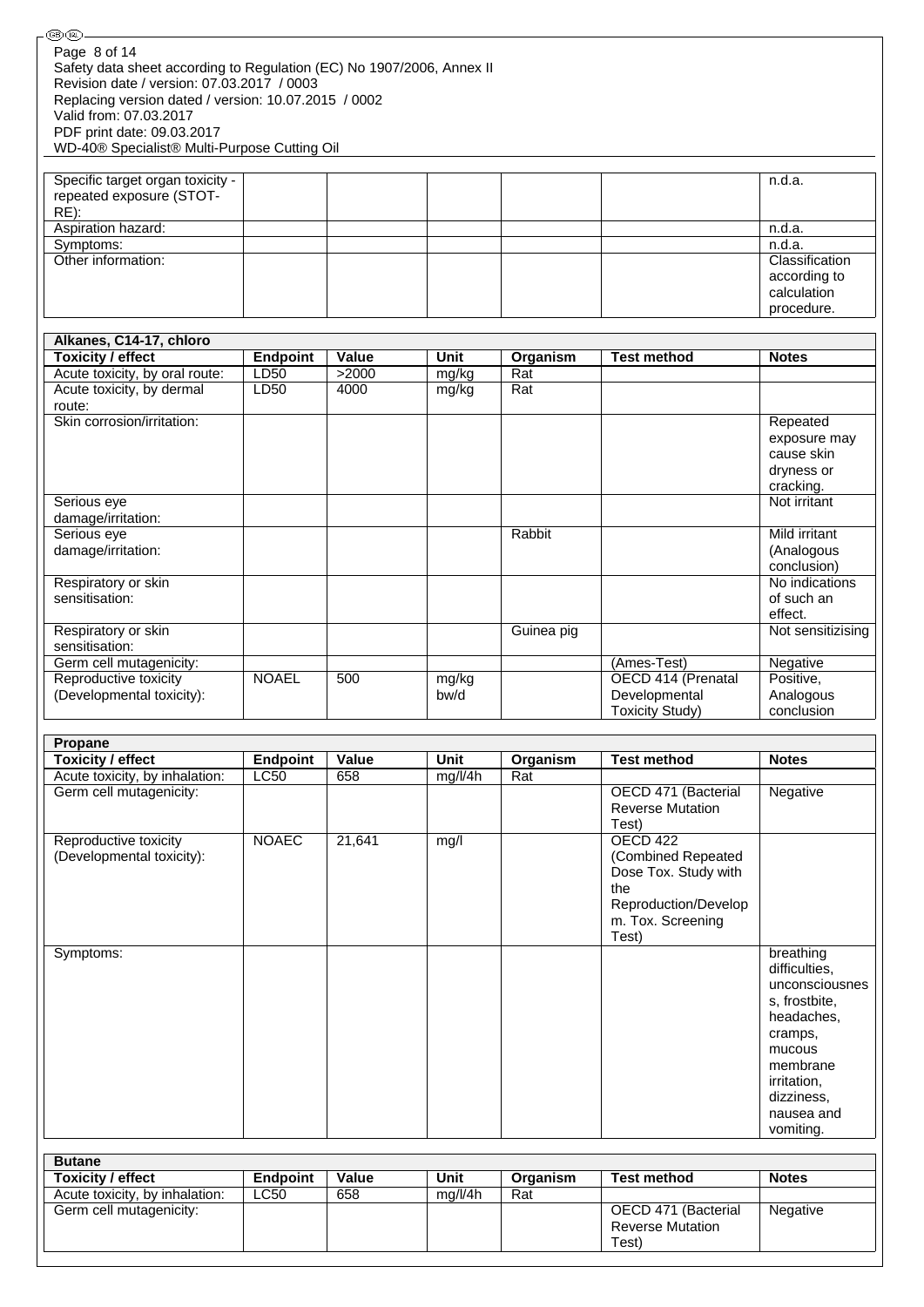| Symptoms: |  | ataxia,<br>breathing<br>difficulties,<br>drowsiness,<br>unconsciousnes<br>s, frostbite,<br>disturbed heart<br>rhythm,<br>headaches,<br>cramps,<br>intoxication, |
|-----------|--|-----------------------------------------------------------------------------------------------------------------------------------------------------------------|
|           |  | dizziness,                                                                                                                                                      |
|           |  | nausea and<br>vomiting.                                                                                                                                         |
|           |  |                                                                                                                                                                 |

| <b>Isobutane</b>               |                 |       |             |          |                         |                |
|--------------------------------|-----------------|-------|-------------|----------|-------------------------|----------------|
| <b>Toxicity / effect</b>       | <b>Endpoint</b> | Value | <b>Unit</b> | Organism | <b>Test method</b>      | <b>Notes</b>   |
| Acute toxicity, by inhalation: | <b>LC50</b>     | 658   | mg/l/4h     | Rat      |                         |                |
| Serious eye                    |                 |       |             | Rabbit   |                         | Not irritant   |
| damage/irritation:             |                 |       |             |          |                         |                |
| Germ cell mutagenicity:        |                 |       |             |          | OECD 471 (Bacterial     | Negative       |
|                                |                 |       |             |          | <b>Reverse Mutation</b> |                |
|                                |                 |       |             |          | Test)                   |                |
| Symptoms:                      |                 |       |             |          |                         | unconsciousnes |
|                                |                 |       |             |          |                         | s, frostbite,  |
|                                |                 |       |             |          |                         | headaches,     |
|                                |                 |       |             |          |                         | cramps,        |
|                                |                 |       |             |          |                         | dizziness,     |
|                                |                 |       |             |          |                         | nausea and     |
|                                |                 |       |             |          |                         | vomiting.      |

## **SECTION 12: Ecological information**

Possibly more information on environmental effects, see Section 2.1 (classification).

| WD-40 <sup>®</sup> Specialist <sup>®</sup> Multi-Purpose Cutting Oil |                 |      |       |             |          |                    |              |
|----------------------------------------------------------------------|-----------------|------|-------|-------------|----------|--------------------|--------------|
| Toxicity / effect                                                    | <b>Endpoint</b> | Time | Value | <b>Unit</b> | Organism | <b>Test method</b> | <b>Notes</b> |
| 12.1. Toxicity to fish:                                              |                 |      |       |             |          |                    | n.d.a.       |
| 12.1. Toxicity to                                                    |                 |      |       |             |          |                    | n.d.a.       |
| daphnia:                                                             |                 |      |       |             |          |                    |              |
| 12.1. Toxicity to algae:                                             |                 |      |       |             |          |                    | n.d.a.       |
| 12.2. Persistence and                                                |                 |      |       |             |          |                    | n.d.a.       |
| degradability:                                                       |                 |      |       |             |          |                    |              |
| 12.3. Bioaccumulative                                                |                 |      |       |             |          |                    | n.d.a.       |
| potential:                                                           |                 |      |       |             |          |                    |              |
| 12.4. Mobility in soil:                                              |                 |      |       |             |          |                    | n.d.a.       |
| 12.5. Results of PBT                                                 |                 |      |       |             |          |                    | n.d.a.       |
| and vPvB assessment                                                  |                 |      |       |             |          |                    |              |
| 12.6. Other adverse                                                  |                 |      |       |             |          |                    | n.d.a.       |
| effects:                                                             |                 |      |       |             |          |                    |              |
| Other information:                                                   |                 |      |       |             |          |                    | According to |
|                                                                      |                 |      |       |             |          |                    | the recipe,  |
|                                                                      |                 |      |       |             |          |                    | contains no  |
|                                                                      |                 |      |       |             |          |                    | AOX.         |

| Alkanes, C14-17, chloro       |                 |      |        |      |                             |                                                              |              |
|-------------------------------|-----------------|------|--------|------|-----------------------------|--------------------------------------------------------------|--------------|
| <b>Toxicity / effect</b>      | <b>Endpoint</b> | Time | Value  | Unit | Organism                    | <b>Test method</b>                                           | <b>Notes</b> |
| 12.1. Toxicity to fish:       | <b>LC50</b>     | 96h  | >5000  | mg/l | <b>Alburnus</b><br>alburnus |                                                              |              |
| 12.1. Toxicity to<br>daphnia: | NOEC/NOEL       | 21d  | 0,01   | mg/l | Daphnia magna               | OECD 202<br>(Daphnia sp.<br>Acute<br>Immobilisation<br>Test) |              |
| 12.1. Toxicity to<br>daphnia: | EC50            | 48h  | 0,0059 | mq/l | Daphnia magna               |                                                              |              |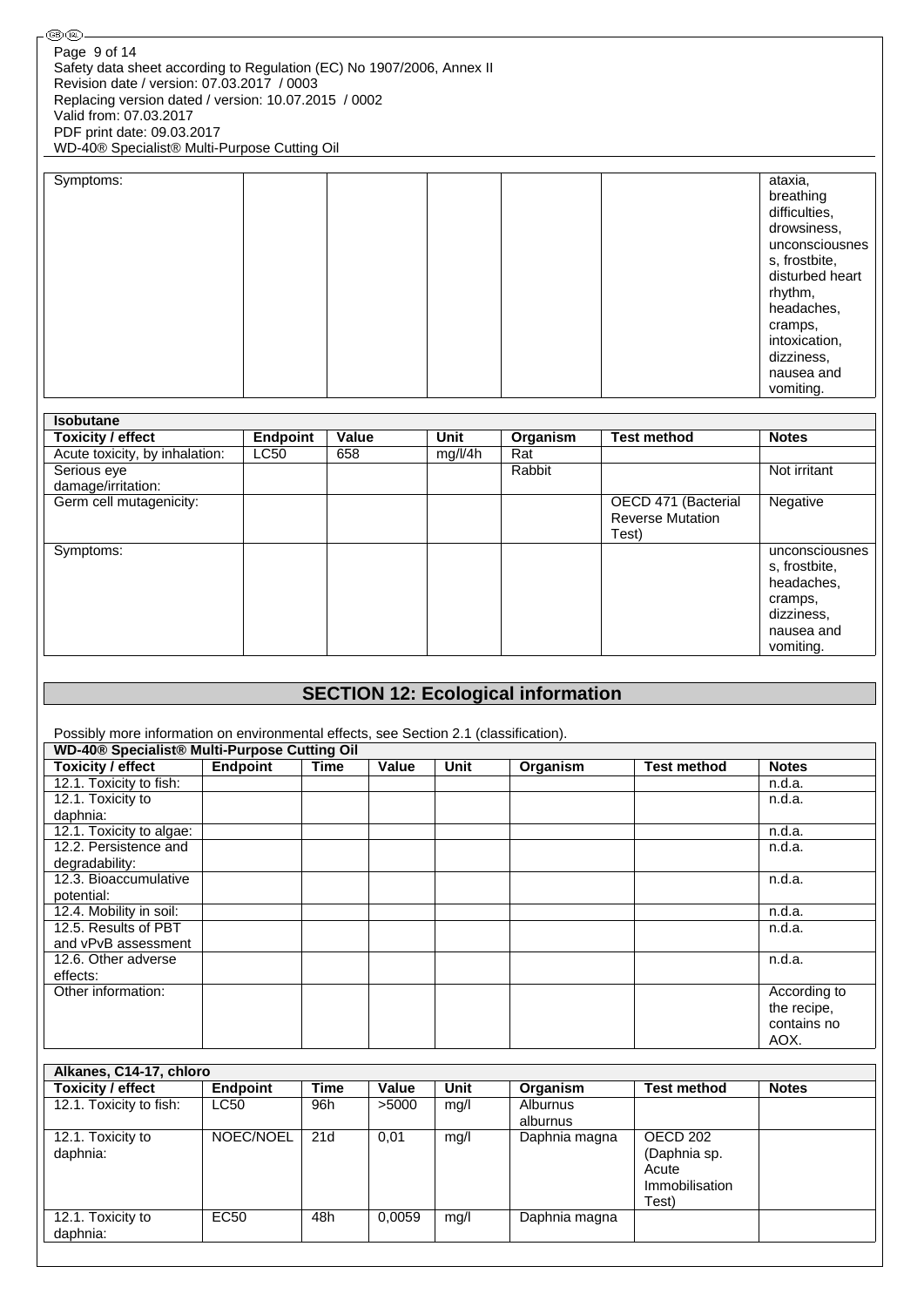| (®ொ)-                                                                 |
|-----------------------------------------------------------------------|
| Page 10 of 14                                                         |
| Safety data sheet according to Regulation (EC) No 1907/2006, Annex II |
| Revision date / version: 07.03.2017 / 0003                            |
| Replacing version dated / version: 10.07.2015 / 0002                  |
| Valid from: 07.03.2017                                                |
| PDF print date: 09.03.2017                                            |
| WD-40® Specialist® Multi-Purpose Cutting Oil                          |

| 12.1. Toxicity to algae:                | EC50 | 96h | >3.2  | mg/l | Selenastrum<br>capricornutum |                                       |
|-----------------------------------------|------|-----|-------|------|------------------------------|---------------------------------------|
| 12.2. Persistence and<br>degradability: |      |     |       |      |                              | Hardly<br>biodegradable               |
| 12.4. Mobility in soil:                 |      |     |       |      |                              | Adsorption in<br>ground.,<br>Sediment |
| Toxicity to bacteria:                   | EC50 | 3h  | >2000 | mq/  | activated sludge             |                                       |

| Propane                                     |          |      |       |      |          |                    |                                                                                                |
|---------------------------------------------|----------|------|-------|------|----------|--------------------|------------------------------------------------------------------------------------------------|
| Toxicity / effect                           | Endpoint | Time | Value | Unit | Organism | <b>Test method</b> | <b>Notes</b>                                                                                   |
| 12.3. Bioaccumulative<br>potential:         | Log Pow  |      | 2,28  |      |          |                    | A notable<br>biological<br>accumulation<br>potential is not<br>to be expected<br>(LogPow 1-3). |
| 12.5. Results of PBT<br>and vPvB assessment |          |      |       |      |          |                    | No PBT<br>substance, No<br>vPvB substance                                                      |

| <b>Butane</b>            |                 |             |       |      |          |                    |                  |
|--------------------------|-----------------|-------------|-------|------|----------|--------------------|------------------|
| <b>Toxicity / effect</b> | <b>Endpoint</b> | <b>Time</b> | Value | Unit | Organism | <b>Test method</b> | <b>Notes</b>     |
| 12.1. Toxicity to fish:  | <b>LC50</b>     | 96h         | 24,11 | mg/l |          | <b>QSAR</b>        |                  |
| 12.1. Toxicity to        | <b>LC50</b>     | 48h         | 14,22 | mg/l |          | <b>QSAR</b>        |                  |
| daphnia:                 |                 |             |       |      |          |                    |                  |
| 12.3. Bioaccumulative    | Log Pow         |             | 2,98  |      |          |                    | A notable        |
| potential:               |                 |             |       |      |          |                    | biological       |
|                          |                 |             |       |      |          |                    | accumulation     |
|                          |                 |             |       |      |          |                    | potential is not |
|                          |                 |             |       |      |          |                    | to be expected   |
|                          |                 |             |       |      |          |                    | (LogPow 1-3).    |
| 12.5. Results of PBT     |                 |             |       |      |          |                    | No PBT           |
| and vPvB assessment      |                 |             |       |      |          |                    | substance, No    |
|                          |                 |             |       |      |          |                    | vPvB substance   |

## **SECTION 13: Disposal considerations**

# **13.1 Waste treatment methods**

# **For the substance / mixture / residual amounts**

EC disposal code no.:

The waste codes are recommendations based on the scheduled use of this product.

Owing to the user's specific conditions for use and disposal, other waste codes may be

allocated under certain circumstances. (2014/955/EU)

16 05 04 gases in pressure containers (including halons) containing hazardous substances

Recommendation:

Sewage disposal shall be discouraged.

Pay attention to local and national official regulations.

Take full aerosol cans to problem waste collection.

Take emptied aerosol cans to valuable material collection.

#### **For contaminated packing material**

Pay attention to local and national official regulations.

Recommendation: Do not perforate, cut up or weld uncleaned container. Recycling

15 01 04 metallic packaging

## **SECTION 14: Transport information**

**General statements** 14.1. UN number: 1950 **Transport by road/by rail (ADR/RID)** 14.2. UN proper shipping name: UN 1950 AEROSOLS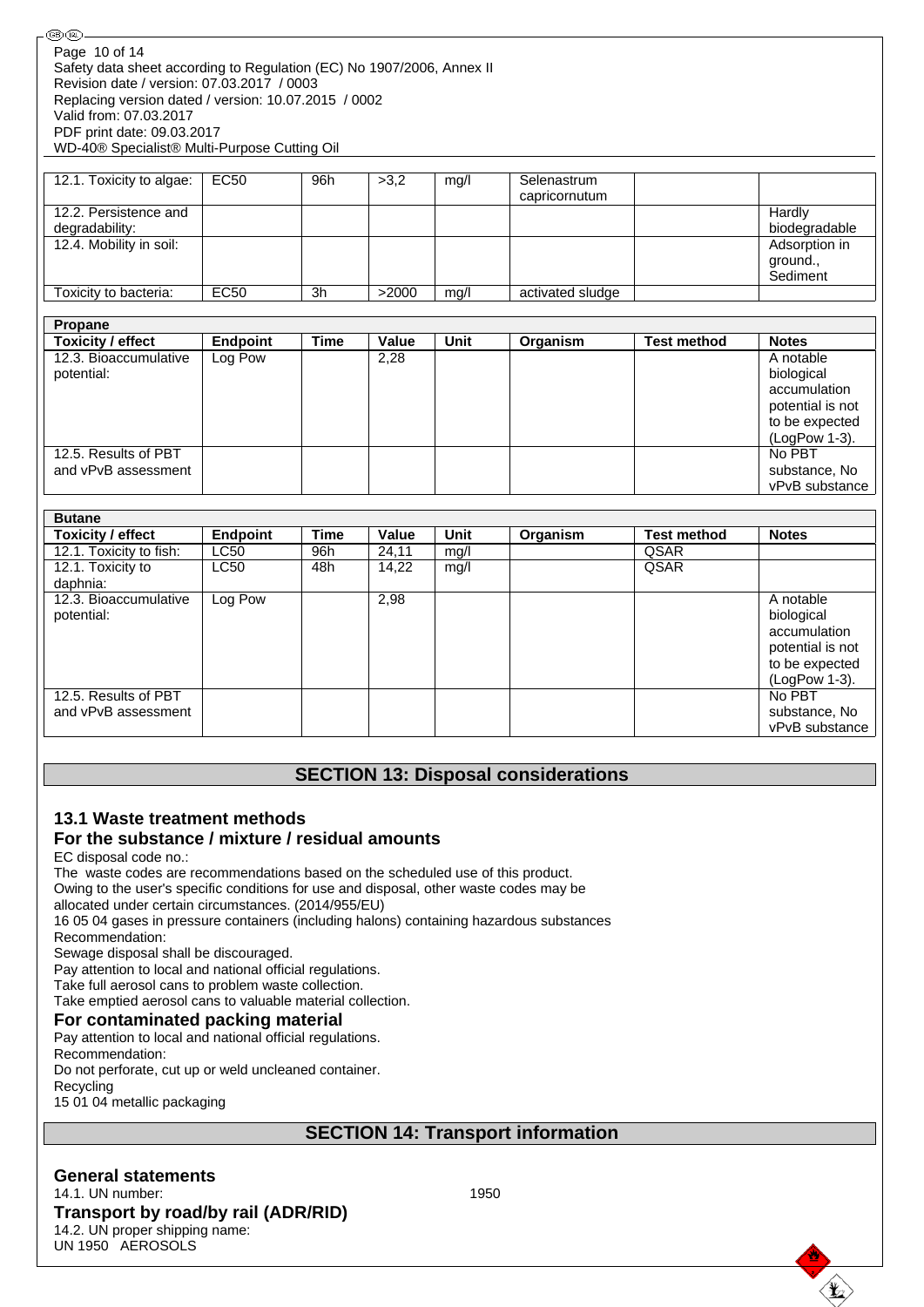| ®ඹ                                                                                                                                                                                                                                                                                                    |                                                                                                     |  |  |  |  |  |
|-------------------------------------------------------------------------------------------------------------------------------------------------------------------------------------------------------------------------------------------------------------------------------------------------------|-----------------------------------------------------------------------------------------------------|--|--|--|--|--|
| Page 11 of 14<br>Safety data sheet according to Regulation (EC) No 1907/2006, Annex II<br>Revision date / version: 07.03.2017 / 0003<br>Replacing version dated / version: 10.07.2015 / 0002<br>Valid from: 07.03.2017<br>PDF print date: 09.03.2017<br>WD-40® Specialist® Multi-Purpose Cutting Oil  |                                                                                                     |  |  |  |  |  |
| 14.3. Transport hazard class(es):                                                                                                                                                                                                                                                                     | 2.1                                                                                                 |  |  |  |  |  |
| 14.4. Packing group:                                                                                                                                                                                                                                                                                  |                                                                                                     |  |  |  |  |  |
| Classification code:                                                                                                                                                                                                                                                                                  | 5F                                                                                                  |  |  |  |  |  |
| LQ:                                                                                                                                                                                                                                                                                                   | 1 L                                                                                                 |  |  |  |  |  |
| 14.5. Environmental hazards:<br>Tunnel restriction code:                                                                                                                                                                                                                                              | environmentally hazardous<br>D                                                                      |  |  |  |  |  |
| Transport by sea (IMDG-code)                                                                                                                                                                                                                                                                          |                                                                                                     |  |  |  |  |  |
| 14.2. UN proper shipping name:                                                                                                                                                                                                                                                                        |                                                                                                     |  |  |  |  |  |
| AEROSOLS (CHLOROPARAFFINE)                                                                                                                                                                                                                                                                            |                                                                                                     |  |  |  |  |  |
| 14.3. Transport hazard class(es):<br>14.4. Packing group:                                                                                                                                                                                                                                             | 2.1                                                                                                 |  |  |  |  |  |
| EmS:                                                                                                                                                                                                                                                                                                  | F-D, S-U                                                                                            |  |  |  |  |  |
| Marine Pollutant:                                                                                                                                                                                                                                                                                     | Yes                                                                                                 |  |  |  |  |  |
| 14.5. Environmental hazards:                                                                                                                                                                                                                                                                          | environmentally hazardous                                                                           |  |  |  |  |  |
| <b>Transport by air (IATA)</b>                                                                                                                                                                                                                                                                        |                                                                                                     |  |  |  |  |  |
| 14.2. UN proper shipping name:<br>Aerosols, flammable                                                                                                                                                                                                                                                 |                                                                                                     |  |  |  |  |  |
| 14.3. Transport hazard class(es):                                                                                                                                                                                                                                                                     | 2.1                                                                                                 |  |  |  |  |  |
| 14.4. Packing group:<br>14.5. Environmental hazards:                                                                                                                                                                                                                                                  |                                                                                                     |  |  |  |  |  |
| 14.6. Special precautions for user                                                                                                                                                                                                                                                                    | Not applicable                                                                                      |  |  |  |  |  |
| Persons employed in transporting dangerous goods must be trained.<br>All persons involved in transporting must observe safety regulations.<br>Precautions must be taken to prevent damage.                                                                                                            |                                                                                                     |  |  |  |  |  |
| 14.7. Transport in bulk according to Annex II of MARPOL and the IBC Code<br>Freighted as packaged goods rather than in bulk, therefore not applicable.<br>Minimum amount regulations have not been taken into account.<br>Danger code and packing code on request.<br>Comply with special provisions. |                                                                                                     |  |  |  |  |  |
|                                                                                                                                                                                                                                                                                                       | <b>SECTION 15: Regulatory information</b>                                                           |  |  |  |  |  |
| Observe restrictions:<br>Comply with trade association/occupational health regulations.                                                                                                                                                                                                               | 15.1 Safety, health and environmental regulations/legislation specific for the substance or mixture |  |  |  |  |  |
| Directive 2010/75/EU (VOC):                                                                                                                                                                                                                                                                           | 15 %                                                                                                |  |  |  |  |  |
| REGULATION (EC) No 648/2004<br>n.a.                                                                                                                                                                                                                                                                   |                                                                                                     |  |  |  |  |  |
| Observe youth employment law (German regulation).                                                                                                                                                                                                                                                     |                                                                                                     |  |  |  |  |  |
| 15.2 Chemical safety assessment<br>A chemical safety assessment is not provided for mixtures.                                                                                                                                                                                                         |                                                                                                     |  |  |  |  |  |
| <b>SECTION 16: Other information</b>                                                                                                                                                                                                                                                                  |                                                                                                     |  |  |  |  |  |
|                                                                                                                                                                                                                                                                                                       |                                                                                                     |  |  |  |  |  |
| F00196<br>Revised sections:<br>2,16<br>These details refer to the product as it is delivered.<br>Employee instruction/training in handling hazardous materials is required.<br>Employee training in handling dangerous goods is required.                                                             |                                                                                                     |  |  |  |  |  |
| Classification and processes used to derive the classification of the mixture in accordance with<br>the ordinance (EG) 1272/2008 (CLP):                                                                                                                                                               |                                                                                                     |  |  |  |  |  |
| <b>Classification in accordance with regulation</b>                                                                                                                                                                                                                                                   | <b>Evaluation method used</b>                                                                       |  |  |  |  |  |
| (EC) No. 1272/2008 (CLP)                                                                                                                                                                                                                                                                              |                                                                                                     |  |  |  |  |  |
| Lact. Additional category, H362                                                                                                                                                                                                                                                                       | Classification according to calculation procedure.                                                  |  |  |  |  |  |
| Aquatic Acute 1, H400                                                                                                                                                                                                                                                                                 | Classification according to calculation procedure.                                                  |  |  |  |  |  |
| Aerosol 1, H222<br>Aquatic Chronic 1, H410                                                                                                                                                                                                                                                            | Classification based on test data.<br>Classification according to calculation procedure.            |  |  |  |  |  |
|                                                                                                                                                                                                                                                                                                       |                                                                                                     |  |  |  |  |  |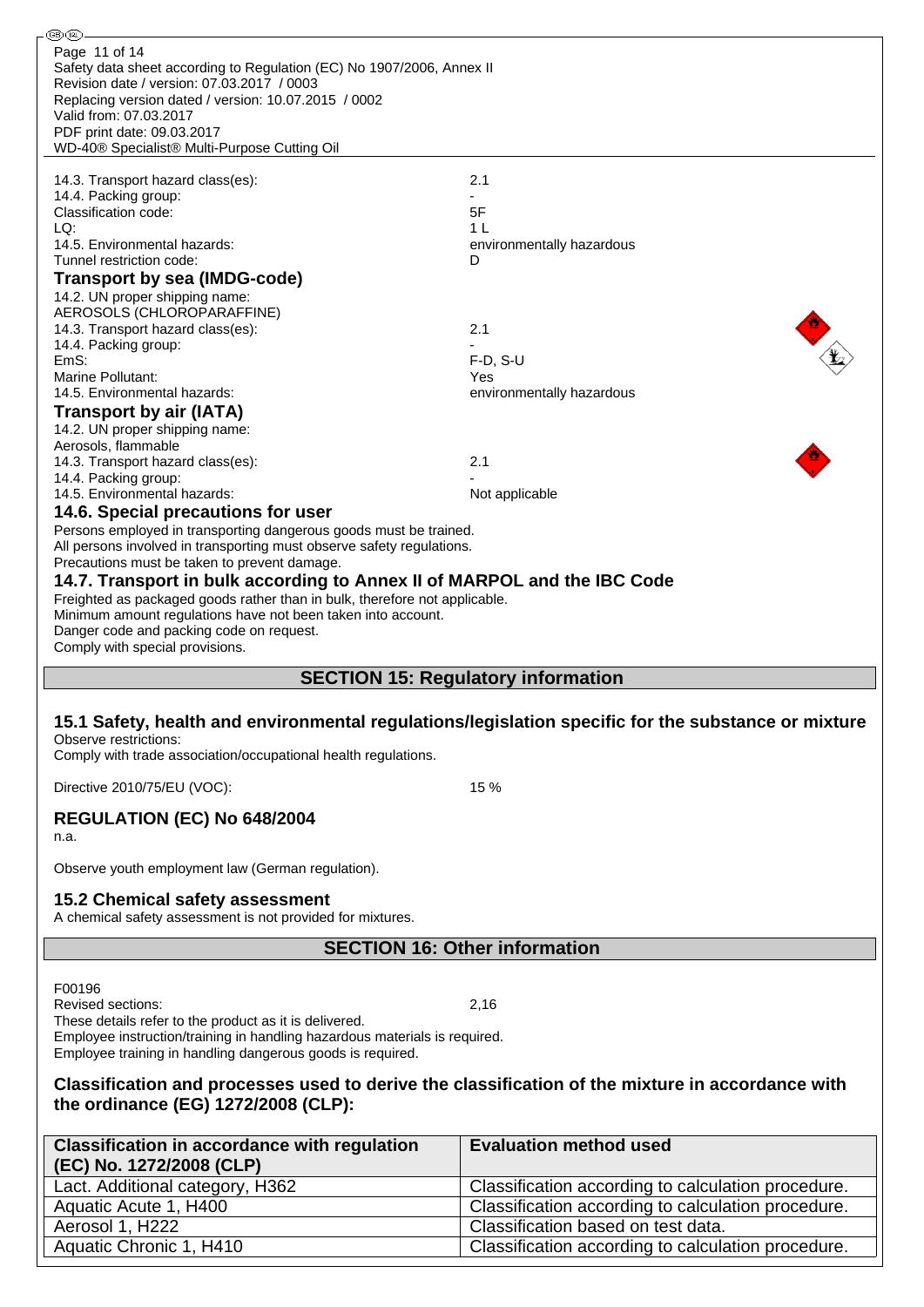WD-40® Specialist® Multi-Purpose Cutting Oil

Aerosol 1, H229 Classification based on test data.

The following phrases represent the posted Hazard Class and Risk Category Code (GHS/CLP) of the product and the constituents (specified in Section 2 and 3).

H362 May cause harm to breast-fed children.

H400 Very toxic to aquatic life.

H410 Very toxic to aquatic life with long lasting effects.

Lact. — Reproductive toxicity - effects on or via lactation

Aquatic Acute — Hazardous to the aquatic environment - acute

Aerosol — Aerosols

Aquatic Chronic — Hazardous to the aquatic environment - chronic

#### **Any abbreviations and acronyms used in this document:**

AC Article Categories acc., acc. to according, according to ACGIHAmerican Conference of Governmental Industrial Hygienists ADR Accord européen relatif au transport international des marchandises Dangereuses par Route (= European Agreement concerning the International Carriage of Dangerous Goods by Road) AOEL Acceptable Operator Exposure Level AOX Adsorbable organic halogen compounds approx. approximately Art., Art. no. Article number ATE Acute Toxicity Estimate according to Regulation (EC) 1272/2008 (CLP) BAM Bundesanstalt für Materialforschung und -prüfung (Federal Institute for Materials Research and Testing, Germany) BAuA Bundesanstalt für Arbeitsschutz und Arbeitsmedizin (= Federal Institute for Occupational Health and Safety, Germany) BCF Bioconcentration factor BGV Berufsgenossenschaftliche Vorschrift (= Accident Prevention Regulation) BHT Butylhydroxytoluol (= 2,6-Di-t-butyl-4-methyl-phenol) BMGV Biological monitoring guidance value (EH40, UK) BOD Biochemical oxygen demand BSEF Bromine Science and Environmental Forum bw body weight CAS Chemical Abstracts Service CEC Coordinating European Council for the Development of Performance Tests for Fuels, Lubricants and Other Fluids CESIO Comité Européen des Agents de Surface et de leurs Intermédiaires Organiques CIPAC Collaborative International Pesticides Analytical Council CLP Classification, Labelling and Packaging (REGULATION (EC) No 1272/2008 on classification, labelling and packaging of substances and mixtures) CMR carcinogenic, mutagenic, reproductive toxic COD Chemical oxygen demand CTFA Cosmetic, Toiletry, and Fragrance Association DMEL Derived Minimum Effect Level DNEL Derived No Effect Level DOC Dissolved organic carbon DT50 Dwell Time - 50% reduction of start concentration DVS Deutscher Verband für Schweißen und verwandte Verfahren e.V. (= German Association for Welding and Allied Processes) dw dry weight e.g. for example (abbreviation of Latin 'exempli gratia'), for instance EC European Community ECHA European Chemicals Agency EEA European Economic Area EEC European Economic Community EINECS European Inventory of Existing Commercial Chemical Substances ELINCS European List of Notified Chemical Substances EN European Norms EPA United States Environmental Protection Agency (United States of America) ERC Environmental Release Categories ES Exposure scenario etc. et cetera EU European Union EWC European Waste Catalogue Fax. Fax number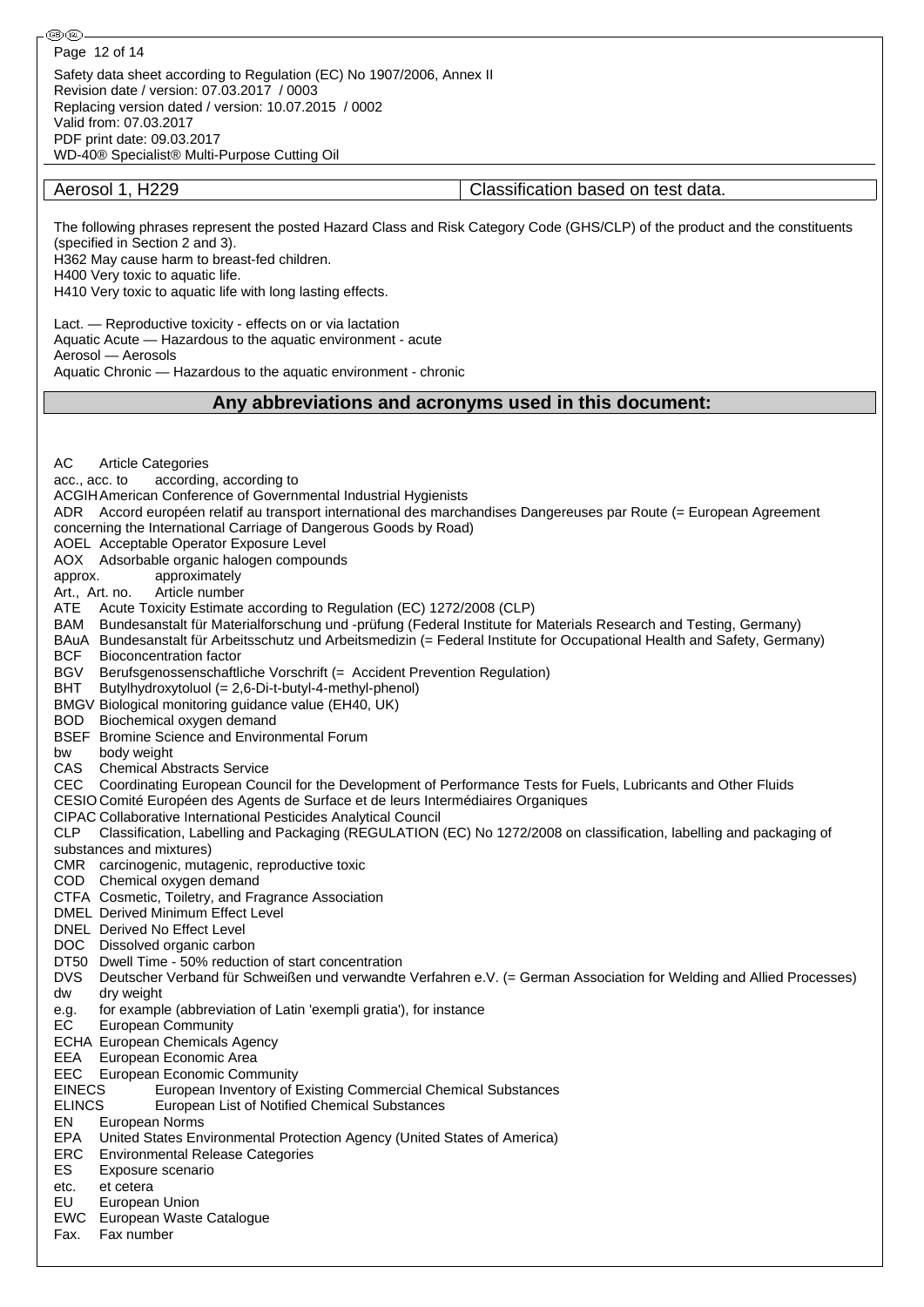⊛® Page 13 of 14Safety data sheet according to Regulation (EC) No 1907/2006, Annex II Revision date / version: 07.03.2017 / 0003 Replacing version dated / version: 10.07.2015 / 0002 Valid from: 07.03.2017 PDF print date: 09.03.2017 WD-40® Specialist® Multi-Purpose Cutting Oil gen. general GHS Globally Harmonized System of Classification and Labelling of Chemicals GWP Global warming potential HET-CAM Hen's Egg Test - Chorionallantoic Membrane HGWP Halocarbon Global Warming Potential IARC International Agency for Research on Cancer IATA International Air Transport Association IBC Intermediate Bulk Container IBC (Code) International Bulk Chemical (Code) IC Inhibitory concentration IMDG-code International Maritime Code for Dangerous Goods incl. including, inclusive IUCLIDInternational Uniform ChemicaL Information Database LC lethal concentration LC50 lethal concentration 50 percent kill LCLo lowest published lethal concentration LD Lethal Dose of a chemical LD50 Lethal Dose, 50% kill LDLo Lethal Dose Low LOAELLowest Observed Adverse Effect Level LOEC Lowest Observed Effect Concentration LOEL Lowest Observed Effect Level LQ Limited Quantities MARPOL International Convention for the Prevention of Marine Pollution from Ships n.a. not applicable n.av. not available n.c. not checked n.d.a. no data available NIOSHNational Institute of Occupational Safety and Health (United States of America) NOAEC No Observed Adverse Effective Concentration NOAEL No Observed Adverse Effect Level NOEC No Observed Effect Concentration NOEL No Observed Effect Level ODP Ozone Depletion Potential OECD Organisation for Economic Co-operation and Development org. organic PAH polycyclic aromatic hydrocarbon PBT persistent, bioaccumulative and toxic PC Chemical product category PE Polyethylene PNEC Predicted No Effect Concentration POCP Photochemical ozone creation potential ppm parts per million PROC Process category PTFE Polytetrafluorethylene REACH Registration, Evaluation, Authorisation and Restriction of Chemicals (REGULATION (EC) No 1907/2006 concerning the Registration, Evaluation, Authorisation and Restriction of Chemicals) REACH-IT List-No. 9xx-xxx-x No. is automatically assigned, e.g. to pre-registrations without a CAS No. or other numerical identifier. List Numbers do not have any legal significance, rather they are purely technical identifiers for processing a submission via REACH-IT. RID Règlement concernant le transport International ferroviaire de marchandises Dangereuses (= Regulation concerning the International Carriage of Dangerous Goods by Rail) SADT Self-Accelerating Decomposition Temperature SAR Structure Activity Relationship SU Sector of use SVHC Substances of Very High Concern Tel. Telephone ThOD Theoretical oxygen demand TOC Total organic carbon TRGS Technische Regeln für Gefahrstoffe (=Technical Regulations for Hazardous Substances) UN RTDG United Nations Recommendations on the Transport of Dangerous Goods VbF Verordnung über brennbare Flüssigkeiten (= Regulation for flammable liquids (Austria)) VOC Volatile organic compounds vPvB very persistent and very bioaccumulative WEL-TWA, WEL-STEL WEL-TWA = Workplace Exposure Limit - Long-term exposure limit (8-hour TWA (= time weighted average) reference period), WEL-STEL = Workplace Exposure Limit - Short-term exposure limit (15-minute reference period) (EH40, UK).